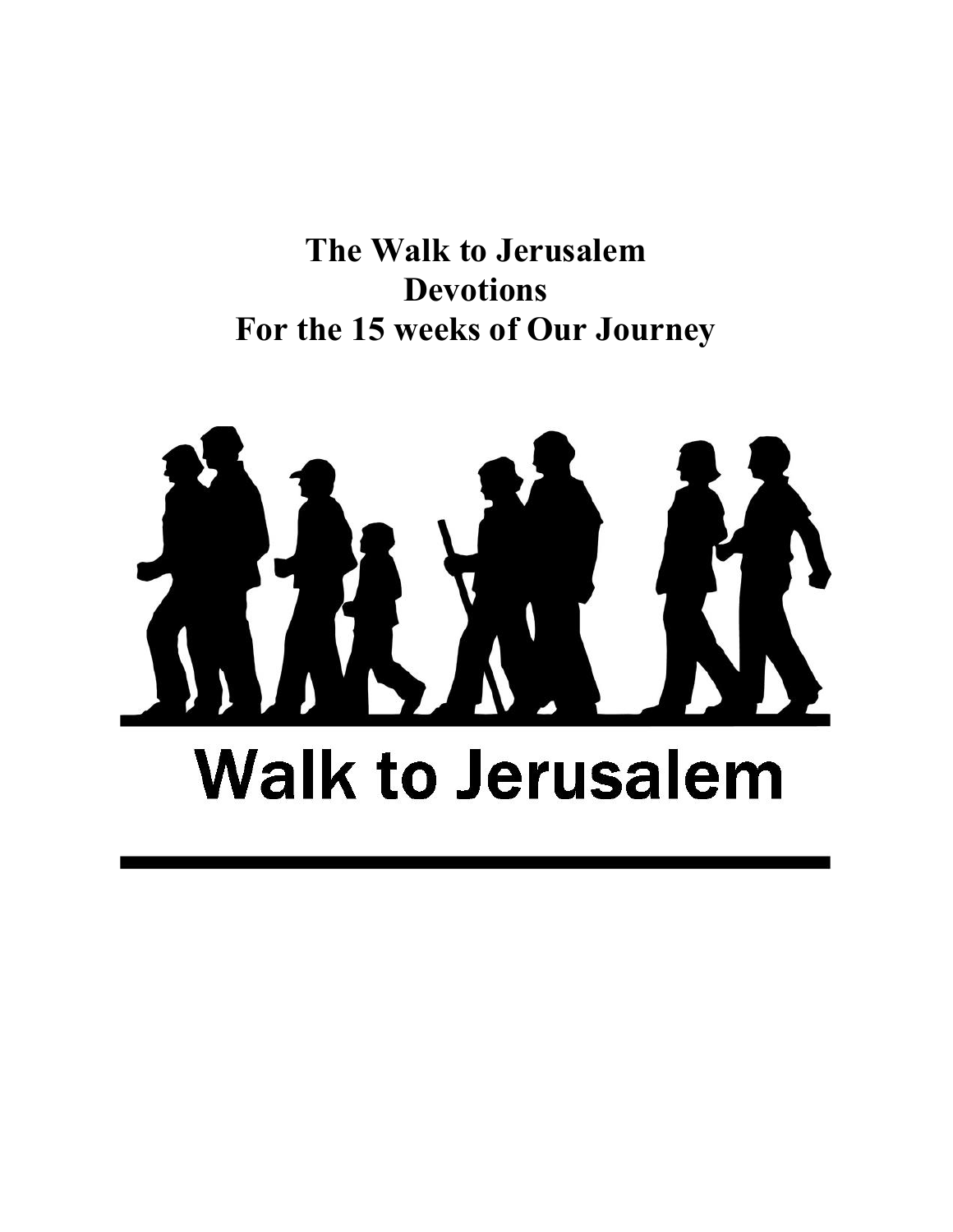

# Week #1 beginning January 6, 2019

Making the Decision:

"For we walk by faith, not by sight." 2 Corinthians 5:7

The 250 steps up to the Whispering Gallery of St. Paul's Cathedral in London are challenging. The passageway is narrow, the steps sometimes slippery and the light is dim. The new at the top, however, is breathtaking.

Not all visitors to St. Paul's make the decision to climb to the Whispering Gallery. Some have legitimate physical reasons for bypassing the challenge, but others are too hurried or not convinced that the climb is worth the exertion and energy.

We make decisions everyday regarding our physical, spiritual and emotional health. It is so easy to procrastinate and fill our days with everything but that which is good for us. This week as you begin your "journey to Jerusalem" and decide to be good stewards of this body God has given you, may you walk in faith and grow stronger spiritually and physically as you spend time with your heavenly Father. Congratulations on joining in on this journey!

- How has my faith developed throughout the years?
- Were there special people who mentored me in my faith?
- What steps am I taking to strengthen my faith?
- Is God telling me to step out in faith about some issue?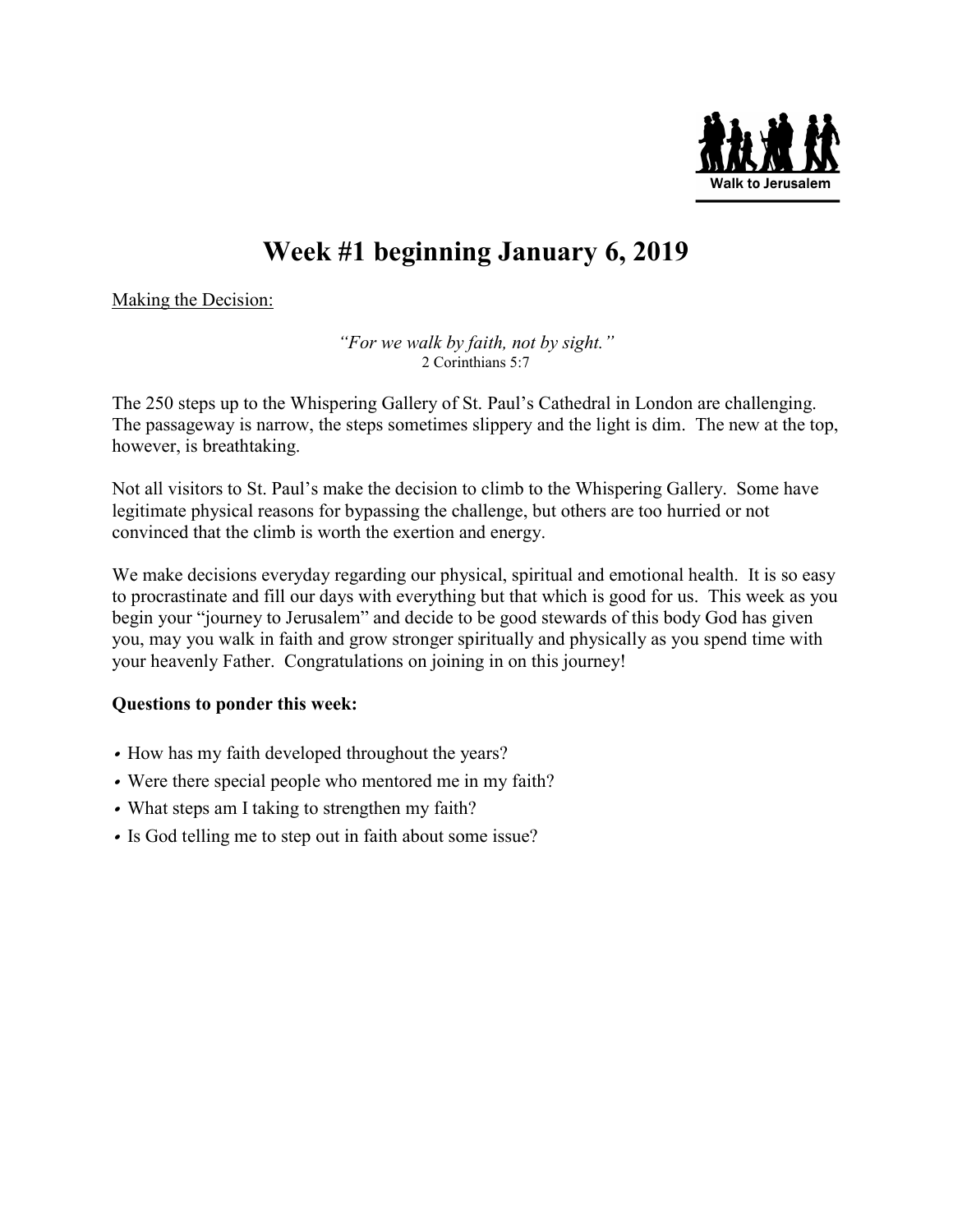

### Week #2 beginning January 13, 2019

Preparing for the Journey:

He told them, "Take nothing for the journey - no staff, no bag, no bread, no money, no extra tunic." Luke  $9.3$ 

I remember the excitement I felt as a child, anticipating a journey to grandparents who lived 1200 miles away. The suitcases were out for a month prior to departure. We wanted to make sure that all items were in place and that we would be well equipped for the journey. Nothing could be left behind that might be necessary for the journey.

When Jesus commissioned the disciples to preach the kingdom of God and to heal the sick in the Gospel of Luke, He instructed them to travel light! No staff - no bag - no bread - no money - no extra tunic! Now that is light travel! Ah - to travel light! What a feeling to be able to simplify our lives of clutter and things and enjoy those things in life that truly last - God, people, and the Word of God. Those are the only "items" we will take into eternity - our ultimate journey.

What preparations am I making for that final journey? A deep and personal relationship with the Lord Jesus Christ will make Heaven an easy transition and continuation of that relationship. Loving relationships with family and friends will continue into eternity. So - to life! Seize the moment! Enjoy God and people! Keep short accounts! Repair relationships as much as it is in your ability to repair! Forgive! The energy and time put into those relationships will bring life, hope and health - physical, spiritual and emotional.

- Are there any relationships in my life that need some repair?
- Do I need to make some phone calls?
- Do I need to simplify my life?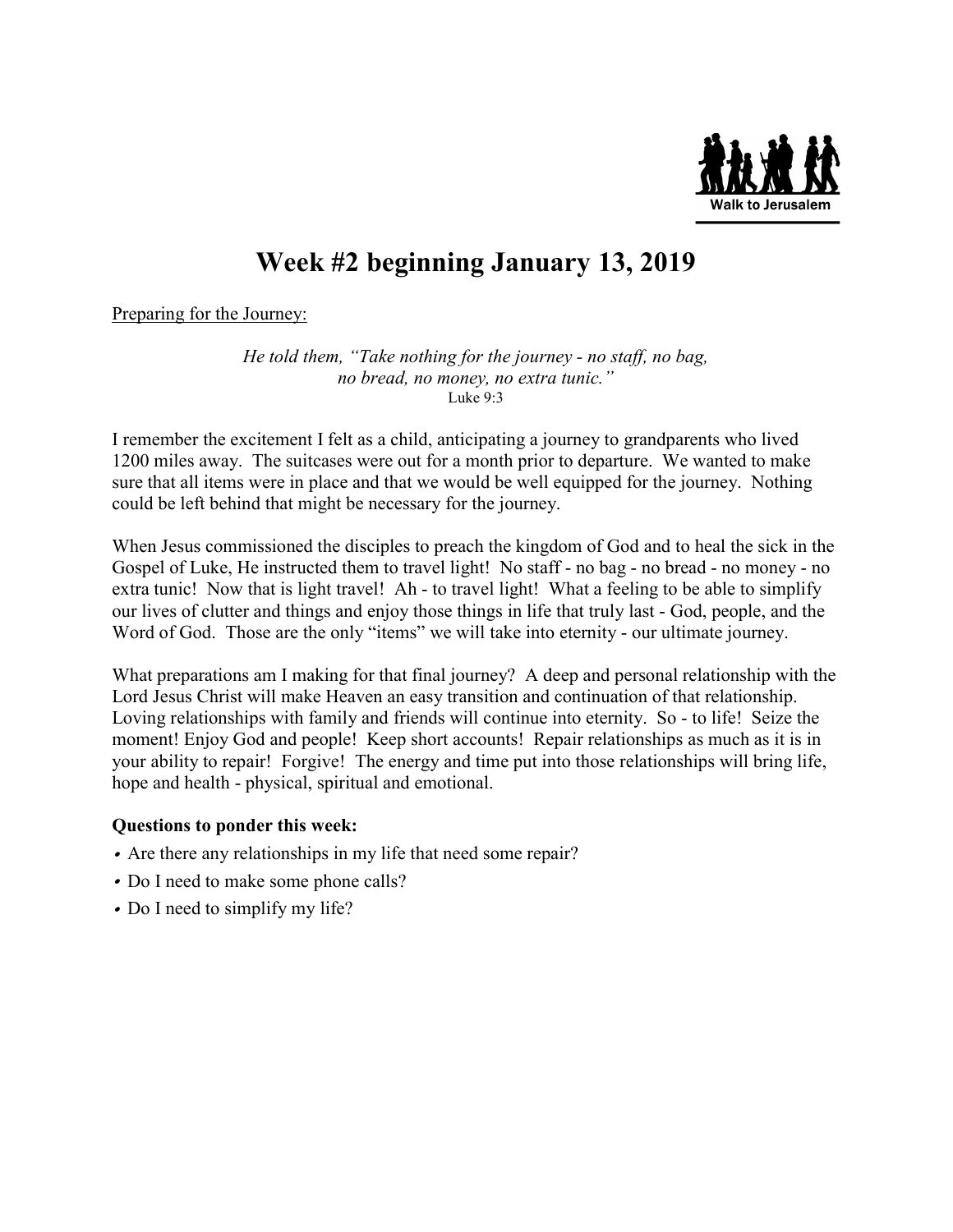

## Week #3 beginning January 20, 2019

Taking the Time:

"All the days ordained for me were written in your book before one of them came to be." Psalm 139:6

Have you ever said, "There just aren't enough hours in the day..." Our days can become pretty cluttered - and yet God says in Psalm 139 that "all the days ordained for me were written in your book before one of them came to be." Does that mean that God knows when we waste time or when we pack too much into our days? Isn't it a mystery that we don't know the number of our days or what the future holds? Only a wise God - ever knowing and ever wise - could create such a system. And yet, we live and act as if we know everything and can control our future! Maybe we need to ponder how we fill our days. We can take the time to ponder, and while we "journey" this week, let's just do that - take the time to ponder the mystery of our all-knowing, all-loving God who knows what lies behind, before and with us today.

- God thinks of me constantly. How often do I think of Him?
- What percentage of my day is spent on God?
- What percentage of my day is spent on enriching my relationships with family and friends?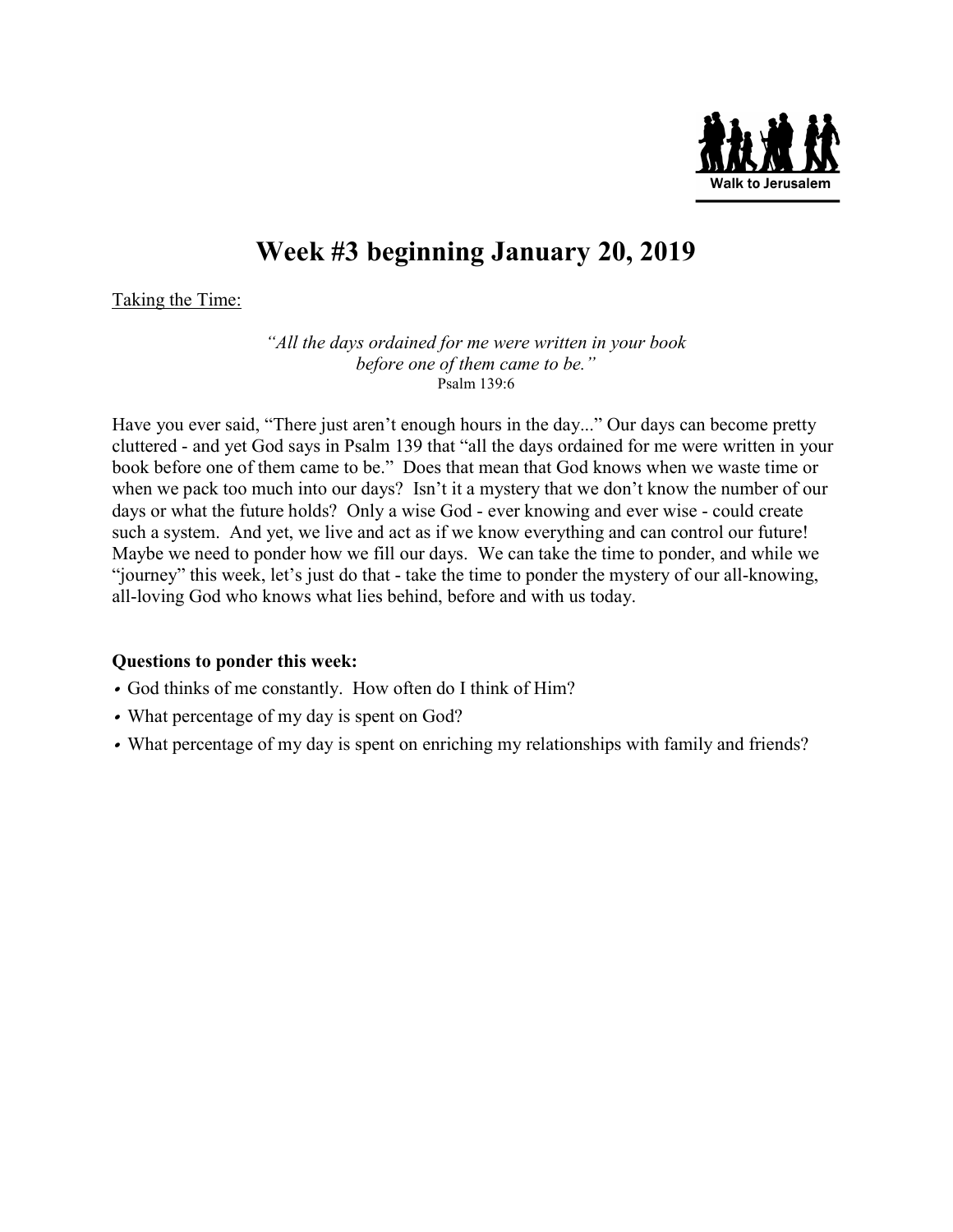

# Week #4 beginning January 27, 2019

Joining in God's Work:

"Let us not become weary in doing good, for at the proper time we will reap a harvest if we do not give up. Therefore, as we have opportunity, let us do good to all people, especially those who belong to the family of believers." Galatians 6: 9-10

What can I, just one person do? How can I join in on God's work on this planet?

Here is an example what just one person did: At the age of 36, Mother Teresa, after feeling another call from Christ, left her convent to start the order of the Missionaries of Charities. In 2012 there were over 4500 sisters as part of this order and it served people in 133 countries. The order manages homes for individuals dying with AIDS, leprosy and tuberculosis; mobile clinics; children and family counseling programs; orphanages and schools. That is a lot of doing good!

God does not expect (or want) us all to be Mother Teresa's. But are there times when our lives have been too busy with other things, that we have missed an opportunity to join in God's Work? Have we really done good to all God's people?

Consider that question as you read Mother Teresa's prayer: "Dearest Lord, may I see you today and every day in the person of your sick, and whilst nursing them, minister to you. Though you hide yourself behind the unattractive disguise of the irritable, the exacting, the unreasonable, may I still recognize you and say, "Jesus, my patient, how sweet it is to serve you.""

- Have I missed any opportunities to join God's work this week?
- Have I "done good" to everyone I have encountered?
- What actions must I take to do good to the whole "family of believers"?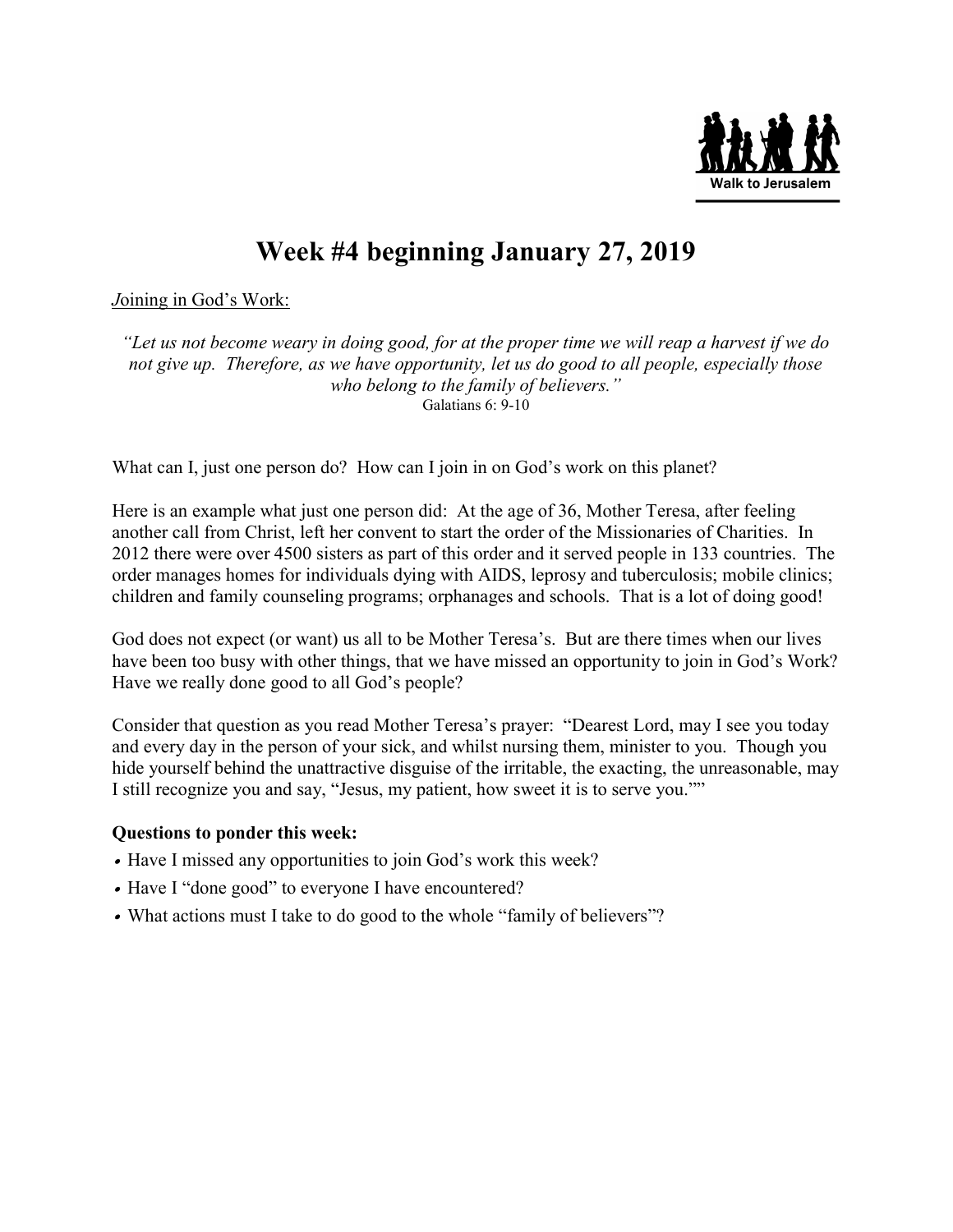

# Week #5 beginning February 3, 2019

Plotting the Journey:

"In his heart a man plans his course, but the Lord determines his steps." Proverbs 16:9

It was one of those long automobile rides through Tennessee on Interstate 75. The triptik did not indicate any detours or road construction, but the large "detour" sign and the accompanying orange barrels were unavoidable. The course had been smooth and sleek up until this point with nicely angled roads and well planned rest stops. The detour would delay our arrival and change our plans. We exited the freeway and found ourselves on a narrow winding road dripping with fresh mountain streams, fringed with delightful wild flowers of purple hues, bright yellows and soft magenta. The turns in the road were hard and narrow, and the prospect of an unseen approaching car suddenly appearing on one of those hard turns kept us alert and expectant. But the flowers were beautiful and the streams refreshing even though the road was difficult. The road was also quite brief. It seemed like time stood still as we focused on the beauty and the winding road. In a minute we were back on the super-highway. The drone of the widely paved road lulled us into a senseless stupor of grey cement, blurry green forests and flashy billboards. We struggle to keep awake.

As you continue your journey this week, let your senses come alive as you ponder God's creation and creativity.

- Am I including God in my decision making? Do I trust Him to direct my paths?
- Am I taking time to see and appreciate people, things, blessings in my life or am I riding the superhighway?
- How do I handle detours along the way? Am I flexible to change or very rigid?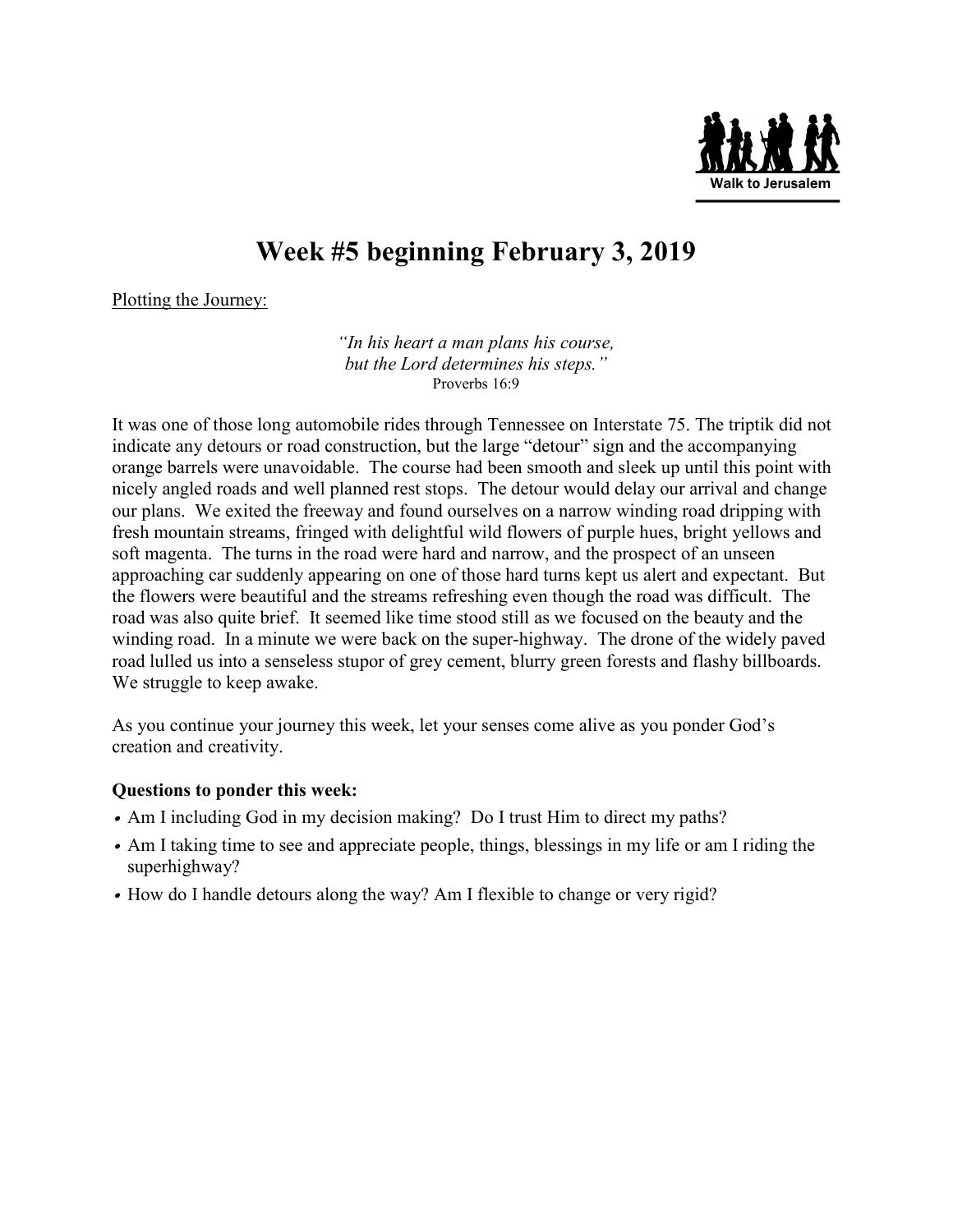

### Week #6 February 10, 2019

Where am I Going?:

I press toward the goal for the prize of the upward call of God in Christ Jesus. Philippians 3:14

Are we almost there now? Are we really going to Jerusalem? How much longer before we get there? Are you sure we're heading in the right direction? These are questions that may bring to mind memories of past journeys traveled as a child or with children. Most of us know what it's like to be the child and the adult in such a situation. As a child, we must trust that the adult really knows the way. As an adult, we must press on toward the goal, knowing tat if we follow the may and continue to travel, we will eventually reach our goal. Having a goal helps us to continue until we reach the prize of our destination.

Your physical goal the week may be to walk 2 miles - or 5 miles - or 50 miles. Having that goal helps us to continue on. Your spiritual goal may be to read the Word of God daily, pray daily or memorize a Bible verse. The deeper the spiritual goal may be to have a deeper personal relationship with Jesus, to confront each other in a kinder more loving manner to to forgive some. The ultimate spiritual goal is to become more Christ-like in our everyday encounters with people and society.

- Do I have physical and spiritual goals for this week?
- Do I have physical and spiritual goals for my life?
- What is one thing I can do to help achieve my physical goal?
- What is one thing I can do to help achieve my spiritual goal?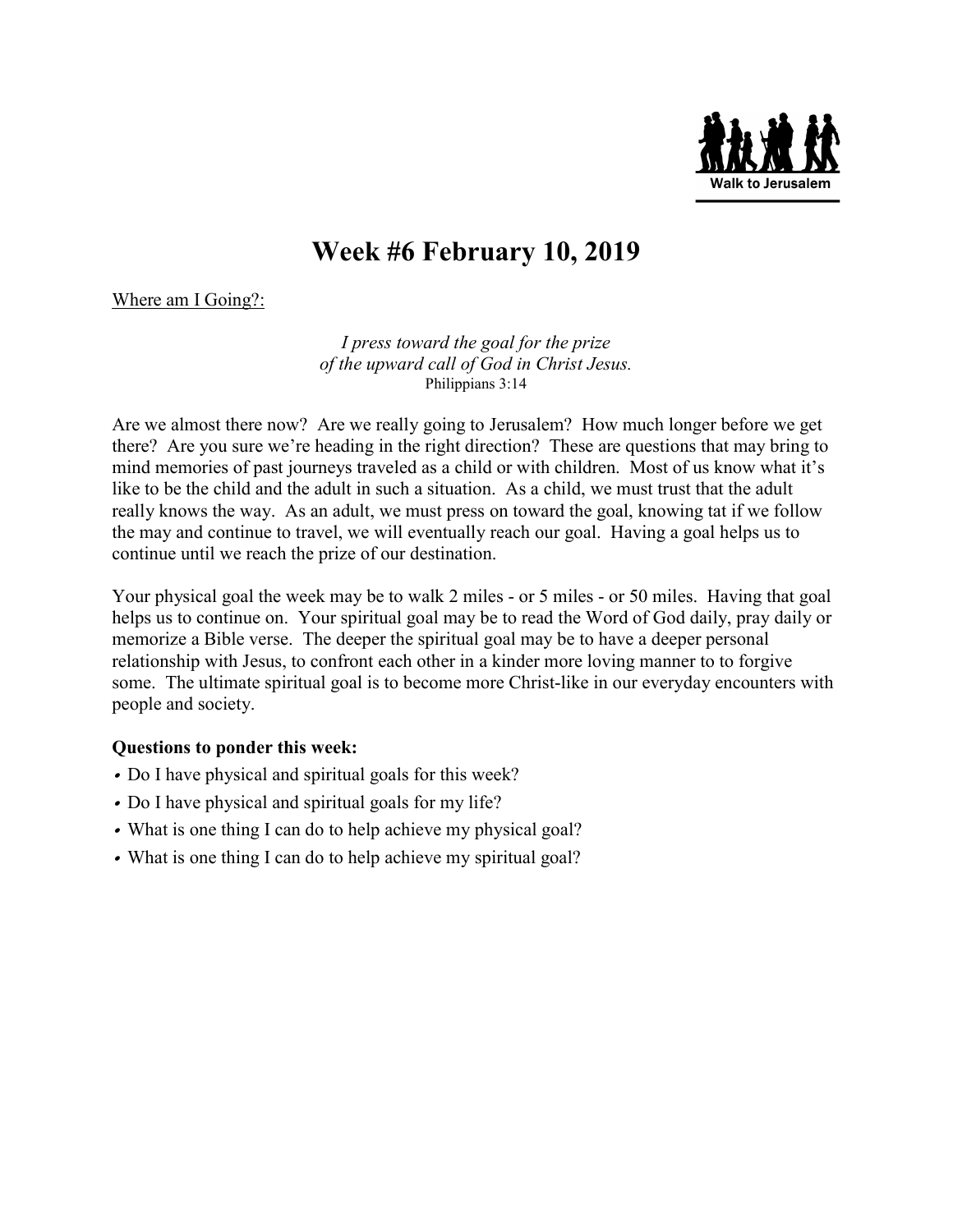

## Week #7 beginning February 17, 2019

Continuing to Join in God's Work:

He has shown you, O man, what is good. And what does the Lord require of you? To act justly and to love mercy. And to walk humbly with your God. Micah 6:8

There seems to be much wrong in our world today and sometimes it is hard to find a nugget of goodness. Many of us are familiar with the Mr. Rogers' saying of "Look for the helpers. You will always find people who are helping."

So I would ask you to look around at some of the people who have joined us in this journey to Jerusalem:

- You will find people who give of their time to plan, prepare, plant, tend and harvest a huge garden plot only to give it away to those who need it more!
- Then there are the folks who organize, cook, serve and clean up a meal for us in our times of grief and loss with only kindness in their hearts.
- There are also many among us who pray unceasingly and act for others who are in need of justice and mercy.
- Yes, "you will always find people who are helping!"

- What have you experienced of God's goodness?
- Where have you seen the need for God's work this week?
- Have you been able to do justice for God's people as you walked humbly this week?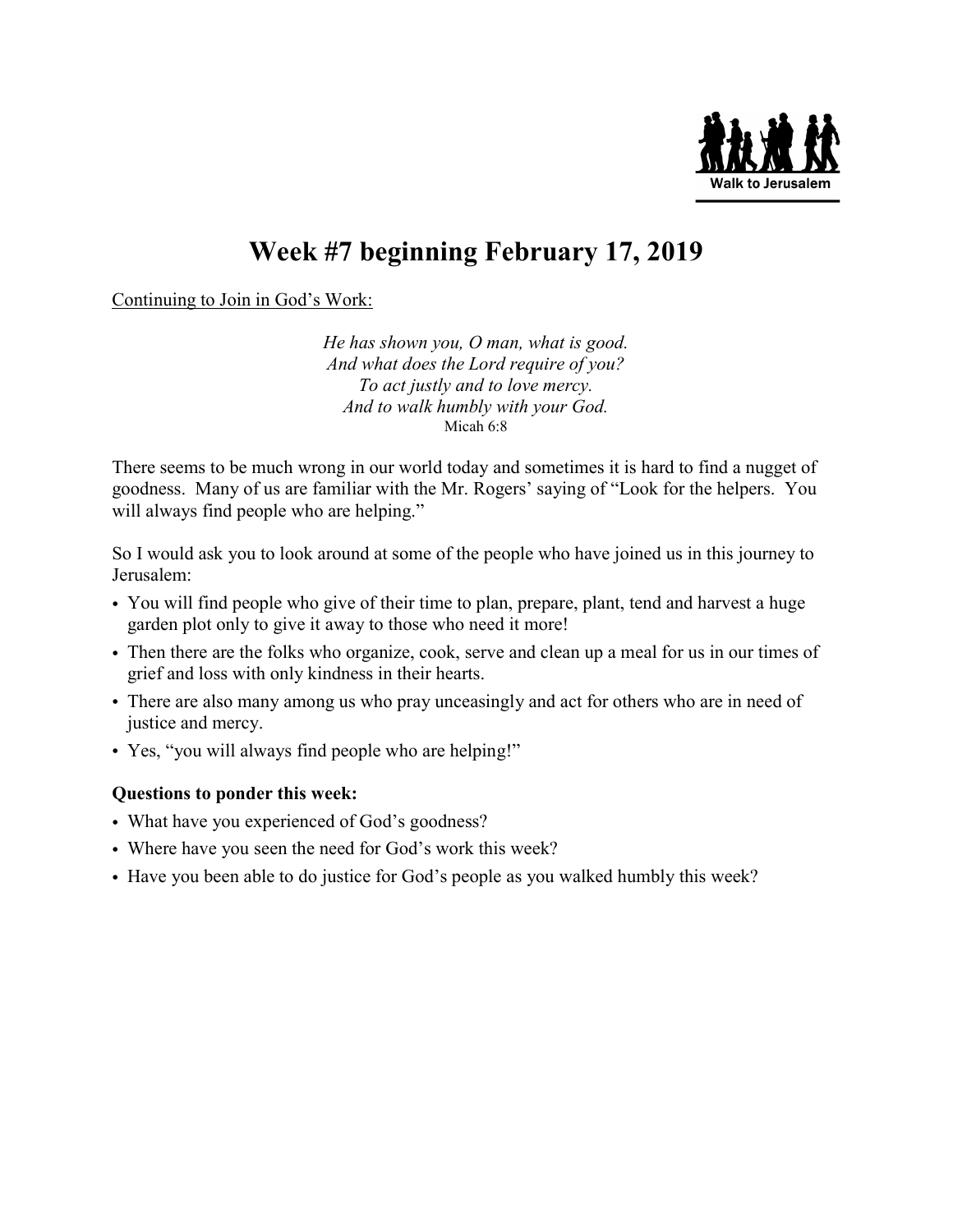

# Week #8 beginning February 24, 2019

Walking Cheerleaders:

Therefore since we are surrounded by such a great cloud of witnesses, let us throw off everything that hinders and the sin that so easily entangles, and let us run with perseverance the race marked out for us. Hebrews 12:1

Being the mother of a cross country runner, I know what it is like to be in the "cloud of witnesses" that cheers on the runners. The runners disappear in a flash as they emerge from woody trails, but I am told that a familiar face - an encouraging "Go Dave" - or a thumbs up gesture is energizing to the runner. Likewise surrounding ourselves with encouragers and being encouragers ourselves is uplifting to our spirits and helps us continue on the course set before us. It has been said that there are no "lone-ranger" Christians. We need each other. Walking with a companion makes the walk seem much shorter. The week as you journey, think about that "great cloud of witnesses" in heaven - cheering you on to run the race and persevere in your faith.

- How can I encourage someone in their faith this week?
- Think of a time when someone has been a great encouragement to you.
- Do I have someone in my life with whom I can share deep spiritual thoughts, hope and desires? If not, is there someone I know who might be willing to share their spiritual journey with me?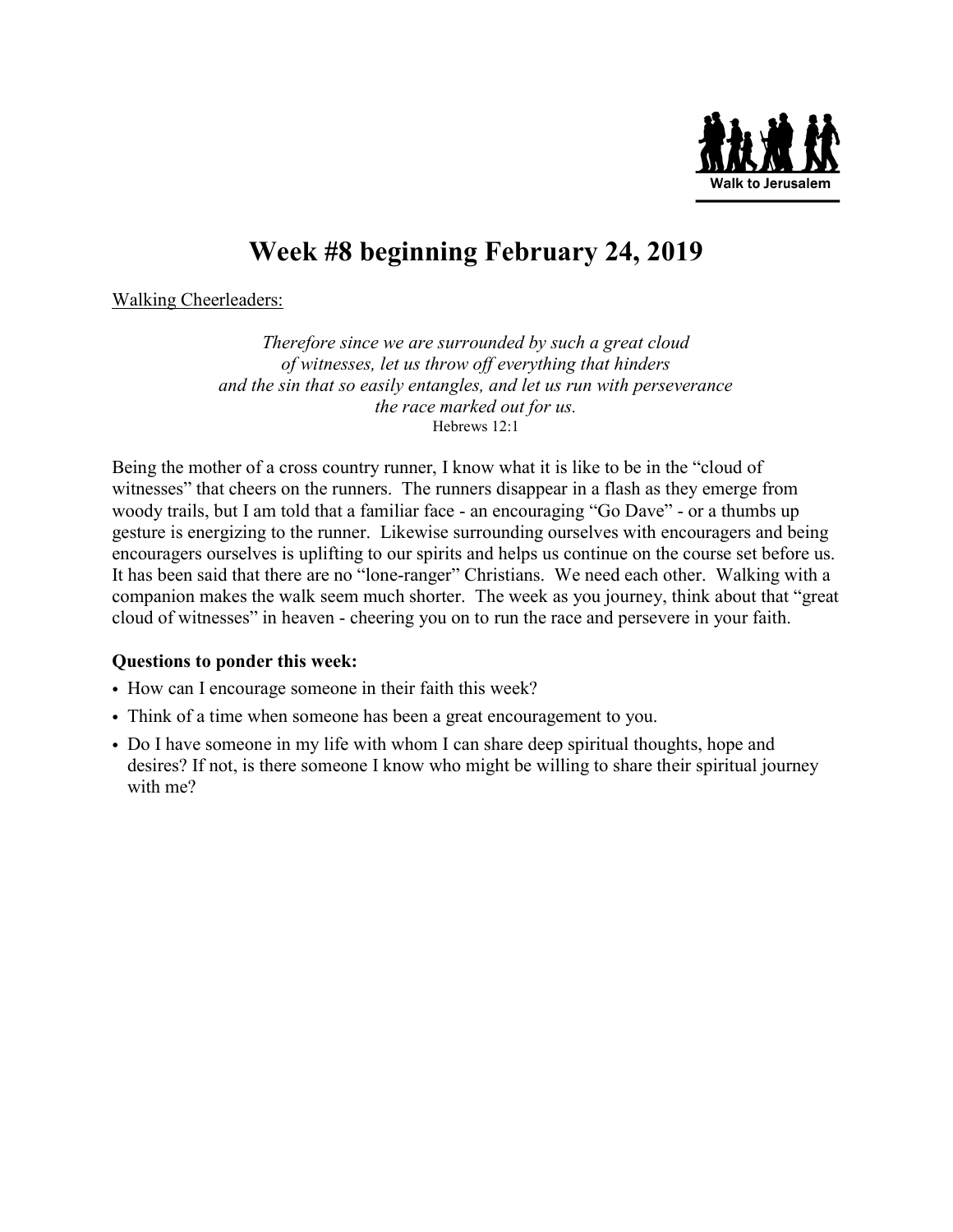

## Week #9 beginning March 3, 2019

What kind of walker am I?:

Praise the Lord, O my soul; all my inmost being, praise his holy name. Praise the Lord, O my soul, and forget not all his benefits - Who forgives all your sins and heals all your diseases, Who satisfies your desires with good things So that your youth is renewed like the eagle's. Psalm 103: 1-3, 5

When was the last time you walked with a spring in your step? Was there a reason for that feeling of joyous abandon while you walked? Perhaps you received an "A" on a difficult exam or maybe it was news of a baby's birth, or maybe your soccer team won the championship or you were offered a much needed job.

While you journey this week, dwell on the verses from Psalm 103. We have many reasons to rejoice and praise God. He forgives all our sins and heals our diseases. He satisfies our desires with good things so that our youth is renewed like the eagle's. Now that is something to rejoice about!

- What are some of the benefits of following God?
- Think of some good things God has given to you... the things that made you walk with a spring in your step.
- What desires has He satisfied?
- Think about your deepest desires. Do you think that they are in line with God's will?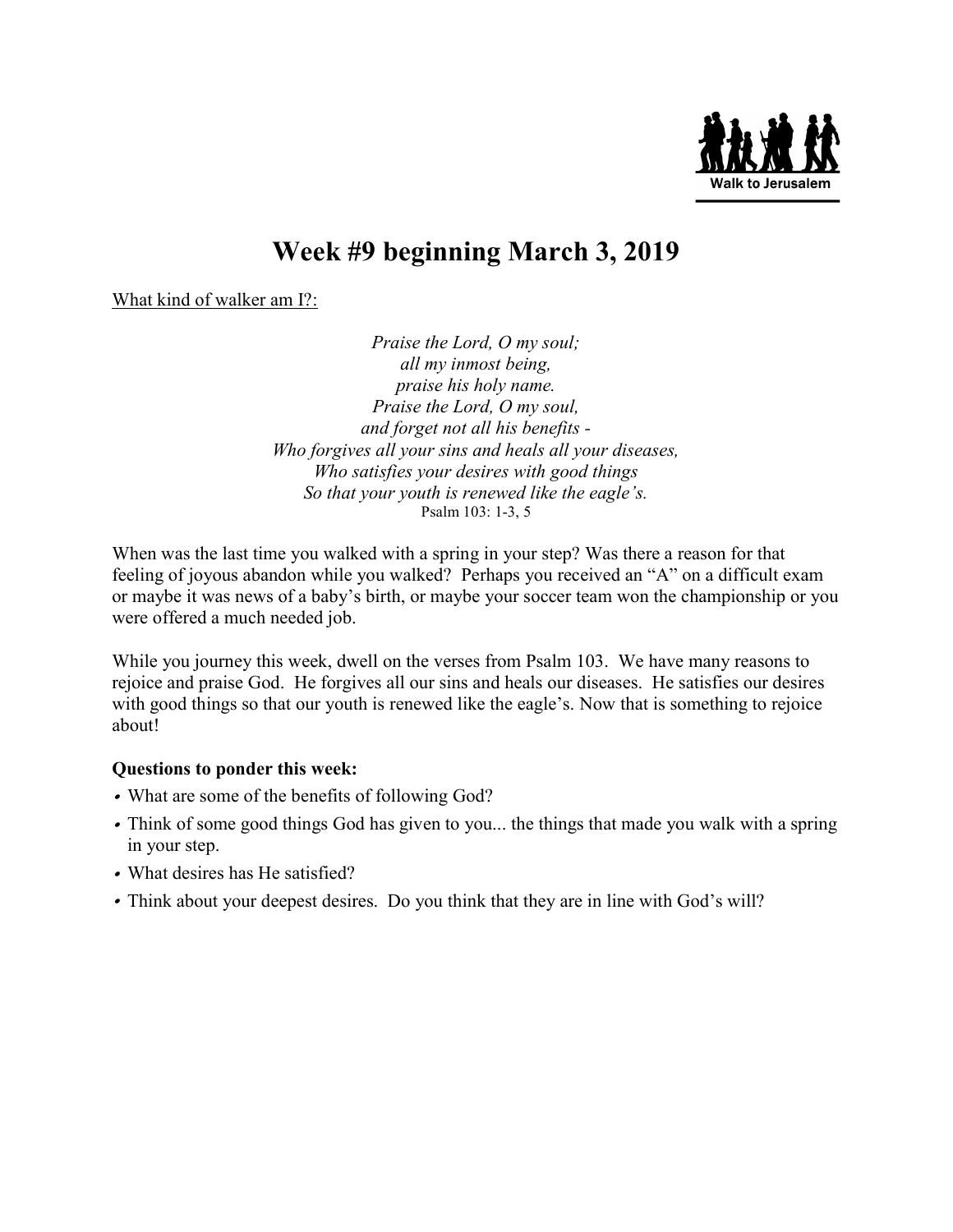

## Week #10 beginning March 10, 2019

Visitors along the road:

But the fruit of the Spirit is love, joy, peace, patience, kindness, goodness, faithfulness, gentleness and self-control. Galatians 5:22-23

When we think of visitors along the road, the story of the Good Samaritan in Luke 10 naturally comes to mind. We can all somehow relate to that story. The Good Samaritan actually stopped to help the hurting person while others ignored the hurting person. How often can we say that we have walked past a hurting person? How often have we helped a hurting person? The person may not even be a stranger. The excuses are many. To help the hurting person means stepping out of our comfort zone, rearranging plans and yes, showing and living the fruits of the Spirit which are love, joy, peace, patience, kindness, goodness, faithfulness, gentleness and selfcontrol. This week as you journey, you many not see a physically hurting person, but ask God to help you see others as He sees them. If we are willing, He will show us the hurting of this world and fill us with His compassion and love.

- Have you ever unexpectedly and spontaneously helped a stranger?
- How did you feel?
- Think about hurting people you know. As you journey this week, pray for those hurting ones. Does God want you to take some action?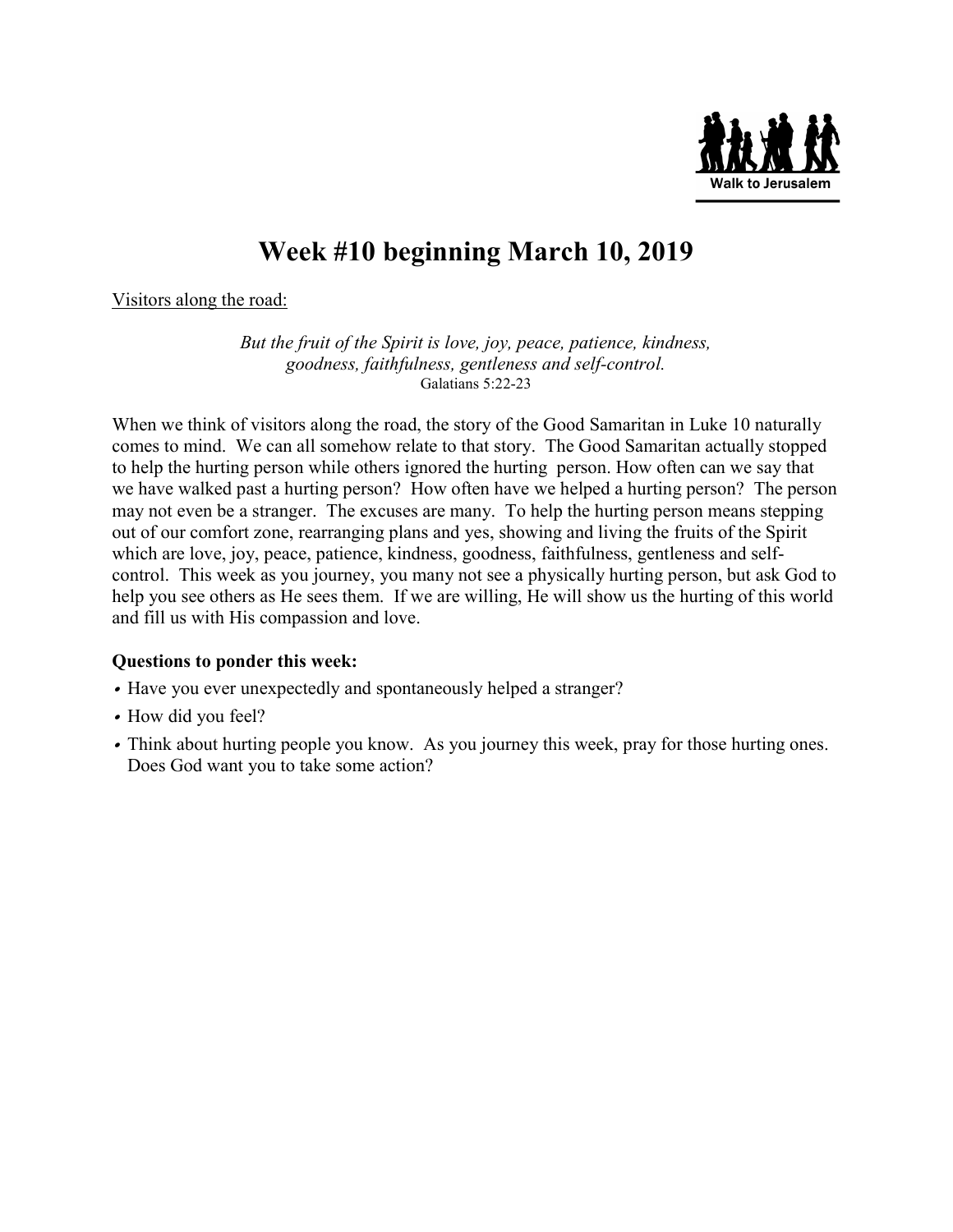

### Week #11 beginning March 17, 2019

Continuing our Journey with God's Work:

Religion that God our Father accepts as pure and faultless is this: to look after orphans and widow in their distress and to keep oneself from being polluted by the world. James 1:27

Caring for those in distress is not optional for those who follow Christ. Caring for orphans and widows is mentioned 27 times in the Bible. However we must not think of it as simply a command from God that we must fulfill "or else." There is tremendous joy and blessing in serving and standing up for orphans and widows around us. In considering what our own attitude should be to the orphans and widows around us, it's helpful to remember that we were all adopted into God's family through the life and death of Jesus Christ. It should be a joy and blessing to join with God in caring for those in distress among us.

#### Questions to ponder this week;

- What practical action can I take to look after those in distress among us?
- Is there a group or organization that could use my help?

#### And now, in honor of St. Patrick's Day:

Christ within me, Christ before me, Christ behind me, Christ in me, Christ beneath me, Christ above me, Christ on my right, Christ on my left. Christ when I lie down, Christ when I sit down, Christ when I arise, Christ is the heart of everyone who thinks of me, Christ in the mouth of everyone who speaks of me, Christ in every eye that sees me, Christ in every ear that hears me.

- St. Patrick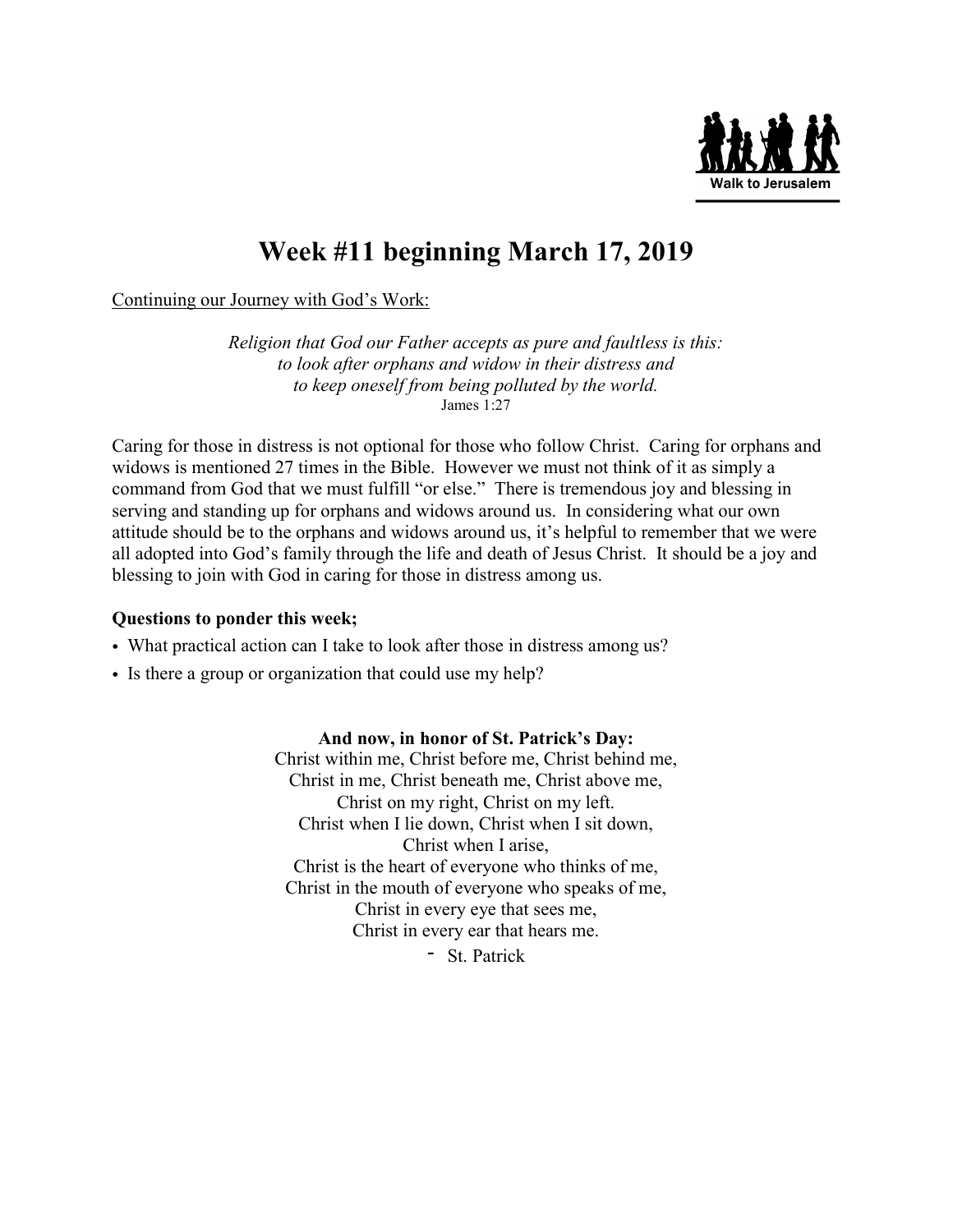

## Week #12 beginning March 24, 2019

Who is My Neighbor?:

He answered, "Love the Lord your God with all your heart and with all your soul and with all your strength and with all your mind and, Love your neighbor as yourself." Luke 10:27

How's the neighborhood? That is sometimes one of the first questions a perspective buyer asks when looking at the house, but for many, gone are the days when neighbors sit on porches and spend time with each other. It's difficult enough carving time out for family, let alone neighbors. Jesus says we should love our neighbors as yourself!

This week if you walk through your neighborhood, consider it an opportunity to pray for your neighbors. Pray as you walk by each house. If you see bikes or swing sets, pray for the children in the house. If the drapes are drawn and there's little activity, pray for those who live in the house. Sometimes homes become secret cocoons of pain and strife.

Just as only God knows what is going on inside our lives, God is sometimes the only one who knows what goes on in our homes. Pray that the Holy Spirit can break through and ease the pain and strife that your neighbors may be experiencing.

- What can it possibly mean to love the Lord your God with all your heart, soul, strength and mind?
- Think about yourself. Are you pleased with yourself? Do you love yourself? Are you able to love others?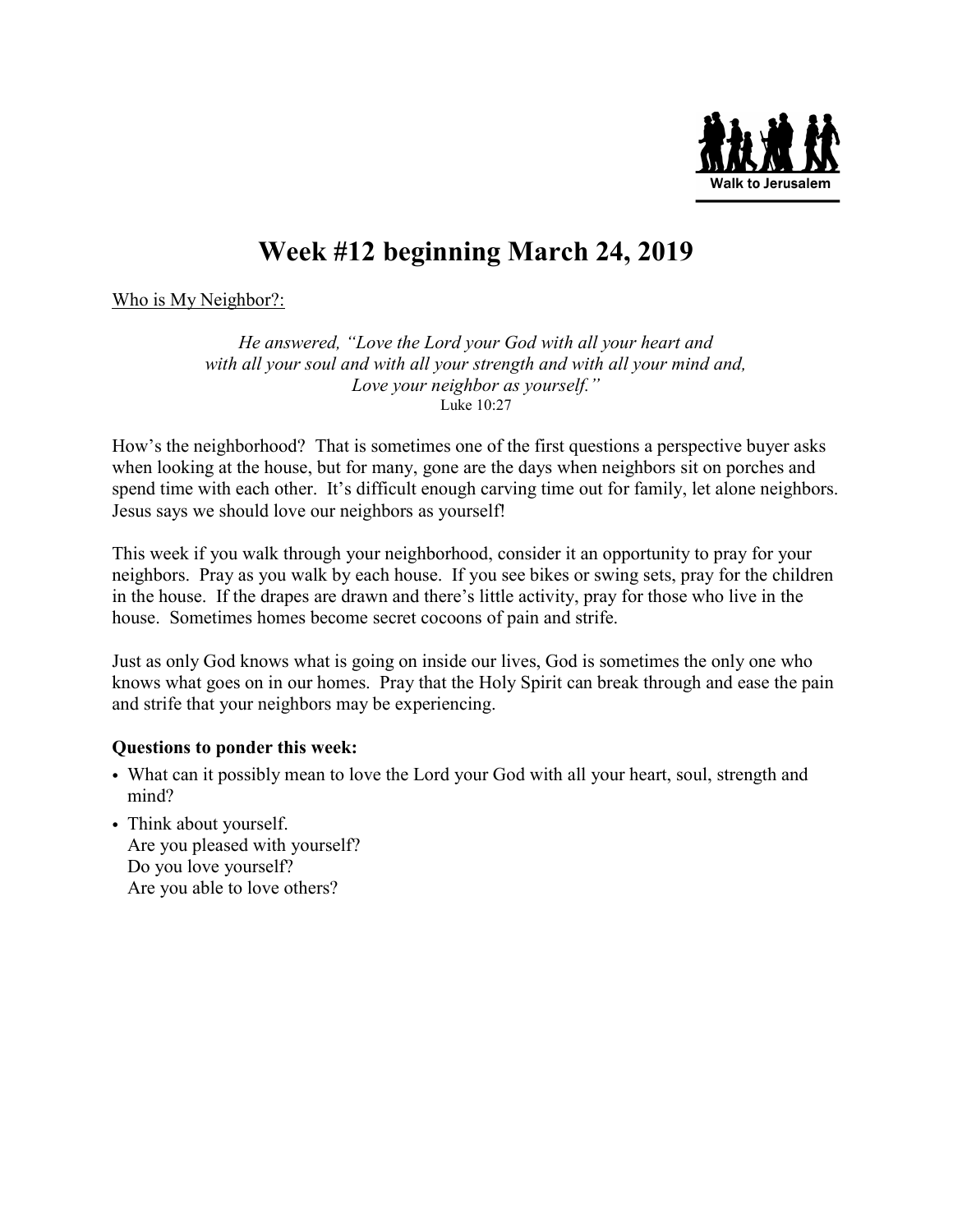

### Week #13 beginning March 31, 2019

Walking the Walk:

But those who hope in the Lord will renew their strength, They will soar on wings like eagles; They will run and not grow weary, They will walk and not be faint. Isaiah 40:31

One of my fondest memories of 22 years at an inner city church was when Bertha would lead us in "Hold to His Hand, God's unchanging Hand!" "Put your Hope in things Eternal," "Hold to His Hand, God's unchanging Hand!" When Bertha led that song, she would strut across the room and bring us all into an electrifying cadence of agreement. Yes, when our hope is in the Lord, we can strut, we can sing and we can walk the walk! Our walk with the Lord should be one of confidence and determination - not of gloominess and defeat. May we step out this week and walk the walk with the One who gives us hope eternal.

- Think about what you place your hope in.
- Consider hopefulness vs. helplessness. Does outlook affect outcomes?
- Do you need your strength renewed? Do you know someone who needs their strength renewed?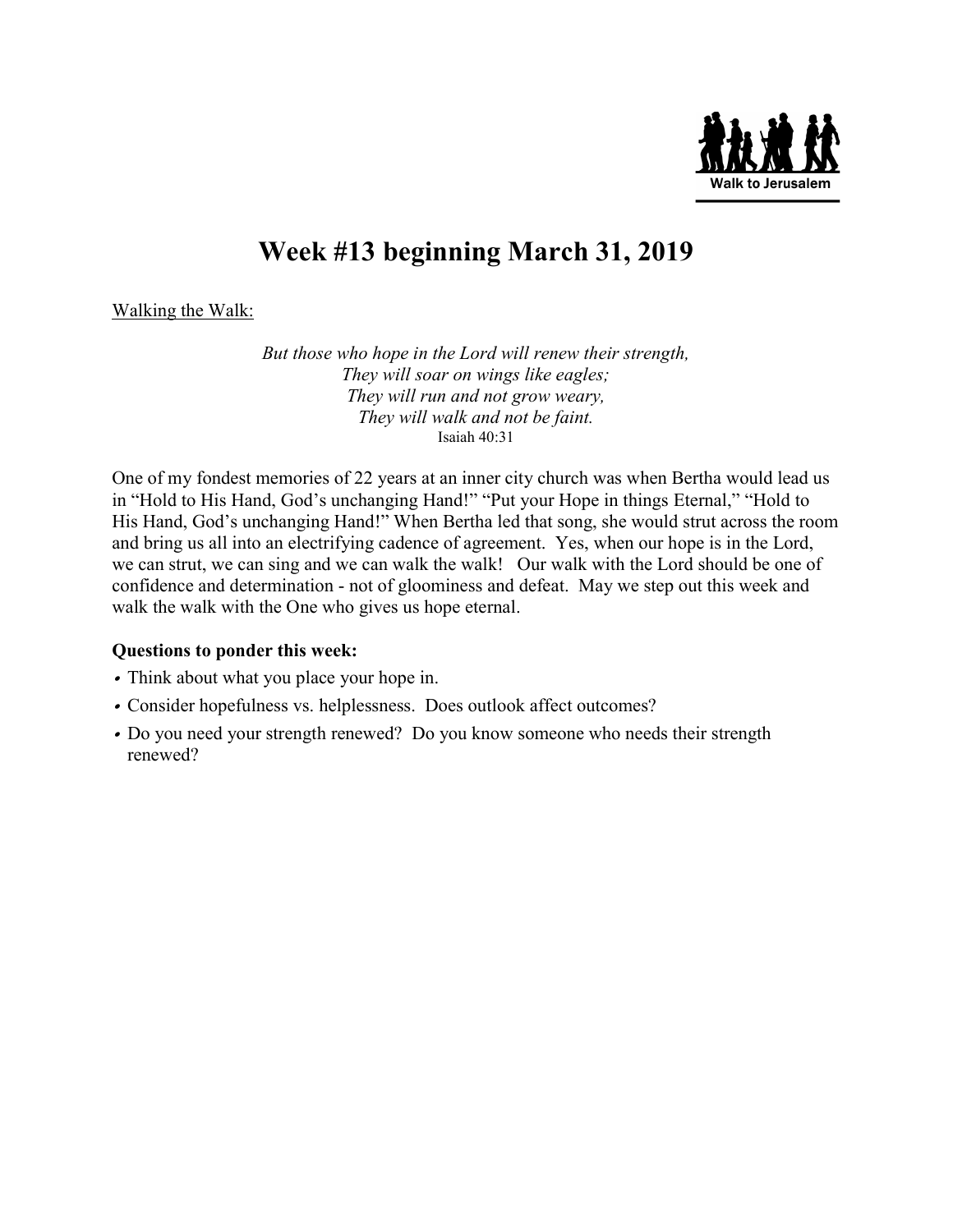

# Week #14 beginning April 7, 2019

Are You Thirsty?:

Jesus answered her, "Whoever drinks of this water will thirst again, but whoever drinks of the water that I shall give him will never thirst. But the water that I shall give him will become in him a fountain of water springing up into everlasting life." John 4:13-14

Never have I experienced a greater physical thirst than when driving through the Mexican-Arizona desert in a non-air-conditioned car with a screaming 9 month old. How that thirst becomes an ache and a desperate longing when we don't know when or where we will obtain a refreshing drink of water? Desert travel brings thirst. I wonder how thirsty the Israelites must have been traveling through the desert for 40 years. Our lives too sometimes become like deserts. We neglect to replenish our souls with the Word of God.

We forget to pray - or we're just too busy trying to survive the desert experience to stop long enough for refreshment. The Scripture says that if we drink of the refreshing water that Jesus gives, we will never thirst. In fact, that water that Jesus gives us will become a fountain of water springing up into everlasting life. May we drink deeply of the water that Jesus gives.

- Consider times when you've been physically thirsty.
- Have you ever been so thirsty that you could only think of satisfying that thirst?
- Have you ever been spiritually thirsty? What does that feel like?